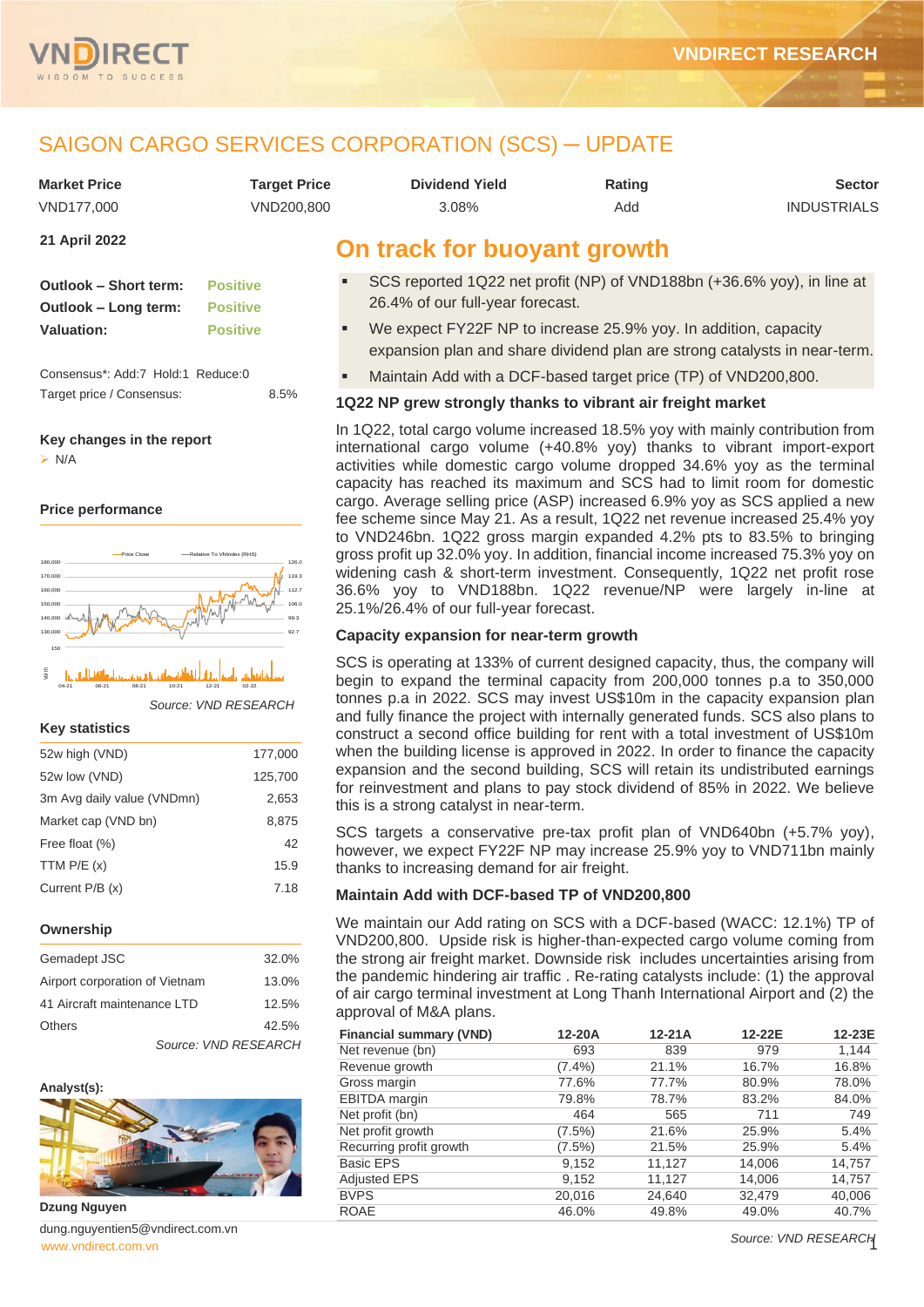

## **ON TRACK FOR BOUYANT GROWTH**

## **1Q22 NP grew strongly thanks to vibrant air freight market**

### **Figure 1: SCS's 1Q22 business results summary**

|                             |        |             |          | vs. FY22F                                                                                        |
|-----------------------------|--------|-------------|----------|--------------------------------------------------------------------------------------------------|
| 1022 results overview       | 1022   | <b>1Q21</b> | $\%$ yoy | forecast Comments                                                                                |
| Total cargo volume (tonnes) | 66,604 | 56.219      | 18.5%    | 26.5%                                                                                            |
| - Domestic cargo volume     |        |             |          | Domestic cargo volume dropped 34.6% yoy as the terminal capacity has reached its                 |
| (tonnes)                    | 10.867 | 16.626      | $-34.6%$ | 19.2% maximum and SCS had to limit rooms for domestic cargo                                      |
| - International cargo       |        |             |          |                                                                                                  |
| volume (tonnes)             | 55.737 | 39,593      | 40.8%    | 28.6% International cargo volume increased 40.8% yoy thanks to vibrant import-export activities. |
| Net revenue (VNDbn)         | 246    | 196         | 25.4%    | 25.1% In-line with our expectation                                                               |
|                             |        |             |          | Total cargo volume increased 18.5% yoy and ASP increased 6.9% yoy as SCS applied a new           |
| - Cargo services (VNDbn)    | 233    | 184         | 26.7%    | 25.3% fee policy with decent rise in cargo handling charges since May-2021.                      |
| Gross profit (VNDbn)        | 205    | 155         | 32.0%    | 25.9%                                                                                            |
| SG&A                        | 15     | 15          | 2.7%     | 18.1%                                                                                            |
| Financial income            | 12     |             | 75.3%    | 20.8% Financial income increased 75.3% yoy as short-term deposits increased 63.8% yoy.           |
| Pre-tax profit (VNDbn)      | 202    | 147         | 37.1%    | 26.4%                                                                                            |
| Net profit (VNDbn)          | 188    | 137         | 36.6%    | 26.4% In-line with our expectation                                                               |
|                             |        |             |          | Source: VNDIRECT RESEARCH, BLOOMBERG                                                             |

## **Maintain Add with DCF-based TP of VND200,800**

We maintain our Add rating on SCS with a DCF-based (WACC: 12.1%) TP of VND200,800.

#### **Figure 2: SCS discounted cashflows**

|                                         | 2022F | 2023F | 2024F | 2025F | 2026F | 2027F | 2028F | 2029F | 2030F |
|-----------------------------------------|-------|-------|-------|-------|-------|-------|-------|-------|-------|
| <b>EBIT</b>                             | 763   | 867   | 1.009 | 1.126 | 1.239 | 1.357 | 1.482 | 1,614 | 1,755 |
| less: Taxes                             | 104   | 173   | 202   | 225   | 248   | 271   | 296   | 323   | 351   |
| <b>EBIAT</b>                            | 659   | 694   | 807   | 901   | 991   | 1,086 | 1,186 | 1.291 | 1,404 |
| Plus: Depreciation and amortization     | 52    | 94    | 86    | 79    | 73    | 67    | 62    | 58    | 54    |
| Less: Capital expenditure               | 475   | 12    | 12    | 12    | 13    | 13    | 13    | 14    | 14    |
| Less: Increase in net working capital   | 34    | 9     | 34    | 25    | 22    | 23    | 24    | 25    | 26    |
| Unlevered free cash flow (FCFF)         | 201   | 768   | 848   | 943   | 1,029 | 1,117 | 1,210 | 1,310 | 1,418 |
| Present value of FCF                    | 201   | 685   | 675   | 669   | 651   | 631   | 610   | 589   | 569   |
| <b>Cumulative Present value of FCFF</b> | 5,281 |       |       |       |       |       |       |       |       |

Source: VNDIRECT RESEARCH

#### **Figure 3: FCFF valuation**

| <b>Terminal FCFF</b>                   | 1,418                     |
|----------------------------------------|---------------------------|
| Growth                                 | 2.00%                     |
| <b>Terminal value</b>                  | 14,321                    |
| Discount factor                        | 0.40                      |
| <b>Present value of terminal value</b> | 5,744                     |
| <b>Enterprise Value</b>                | 11,025                    |
| Less: Total debt                       |                           |
| Less: Preferred securities             | 892                       |
| Less: Noncontrolling interest          | ٠                         |
| Plus: Cash and Cash Equivalents        | 58                        |
| Implied equity value                   | 10,191                    |
| Outstanding shares                     | 50,745,700                |
| Equity value per share                 | 200,800                   |
|                                        | Source: VNDIRECT RESEARCH |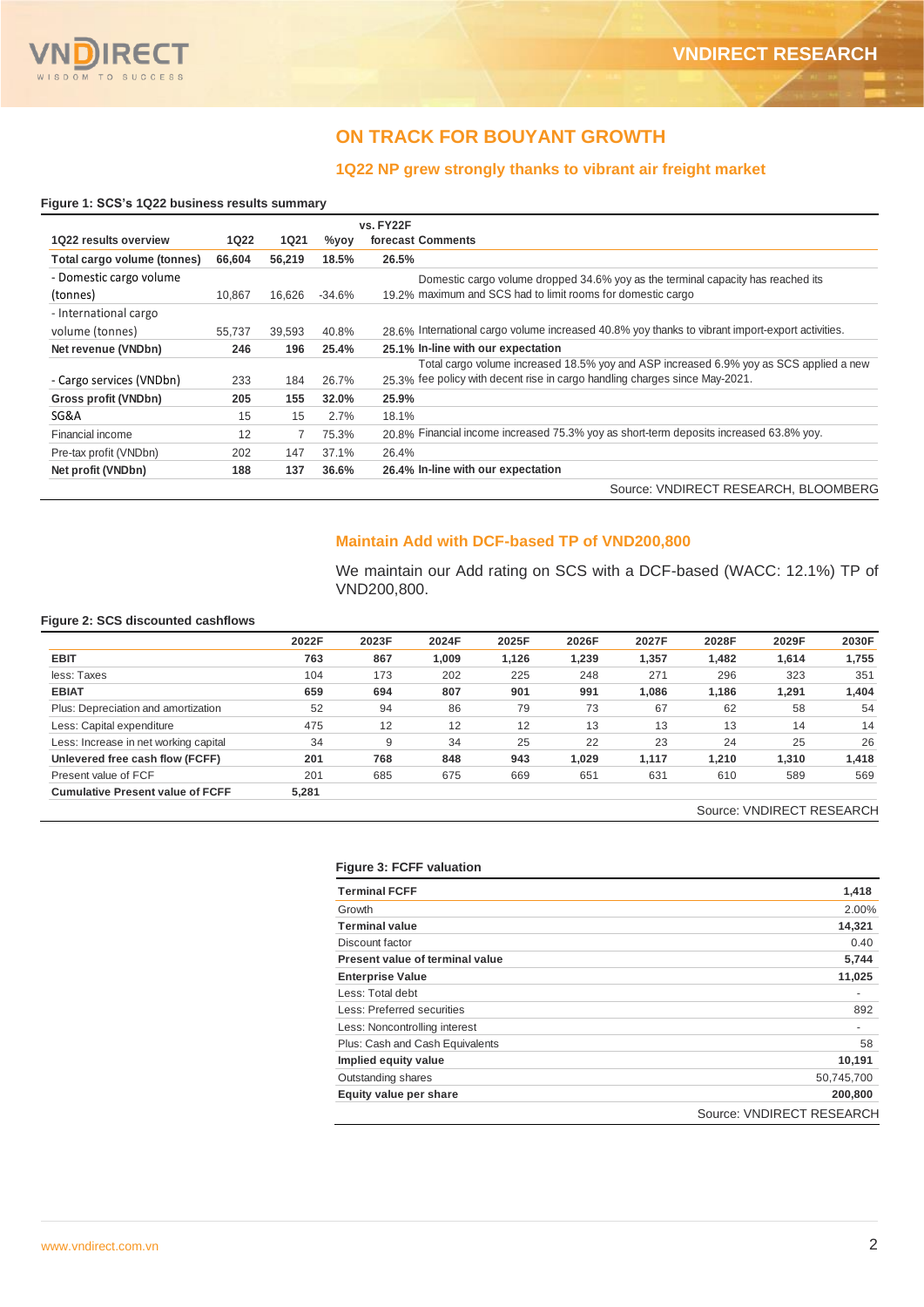

### **Figure 4: Peer comparison**

| Company name                | <b>Ticker</b> | <b>Price</b> | Mkt cap | P/E  |      | 3-year<br><b>EPS</b> | <b>P/BV</b> |       |     | <b>EV/EBITDA</b>  |      | <b>ROE (%)</b>                       |
|-----------------------------|---------------|--------------|---------|------|------|----------------------|-------------|-------|-----|-------------------|------|--------------------------------------|
|                             |               | LC\$         | US\$m   |      |      | 2022F 2023F CAGR (%) | 2022F       | 2023F |     | 2022F 2023F 2022F |      | 2023F                                |
| Air cargo terminal          |               |              |         |      |      |                      |             |       |     |                   |      |                                      |
| Atlas Air Worlwide Holdings | AAWW US       | 71           | 1.920.8 | 4.5  | 5.7  | <b>NA</b>            | 0.8         | 0.7   | 4.0 | 4.6               | 21.6 | 13.2                                 |
| Xiamen Interna-A            | 600897 CH     | 17           | 803.7   | 18.0 | 11.8 | $-13.8$              | 1.3         | 1.2   | 6.8 | 5.0               | 7.4  | 10.8                                 |
| Saigon Cargo Services Corp  | <b>SCS VN</b> | 177.000      | 338.6   | 12.6 | 12.0 | 12.6                 | 5.4         | 4.4   | 9.7 | 8.2               | 49.0 | 40.7                                 |
| Average                     |               |              |         | 11.7 | 9.8  |                      | 2.5         | 2.1   | 6.8 | 5.9               | 26.0 | 21.6                                 |
| <b>Median</b>               |               |              |         | 12.6 | 11.8 |                      | 1.3         | 1.2   | 6.8 | 5.0               | 21.6 | 13.2                                 |
|                             |               |              |         |      |      |                      |             |       |     |                   |      | Source: VNDIRECT RESEARCH, BLOOMBERG |

Upside and downside risks:

- Upside risk includes higher-than-expected cargo volume coming from the strong air freight market in the endemic.
- Downside risk includes uncertainties arising from the pandemic hindering air traffic.

Re-rating catalysts:

- Approval and announcements of M&A plans. SCS is planning to acquire an air cargo terminal operator at Noi Bai International Airport. However, management said negotiations may take longer than expected.
- Approval and announcements of air cargo terminal investment at Long Thanh International Airport (LTIA). LTIA construction is in the designing phase and SCS is providing Airport Corporation of Vietnam (ACV) with insights on the air cargo terminal layout based on SCS's experiences. We believe SCS has many advantages in bidding for the air cargo terminal in LTIA.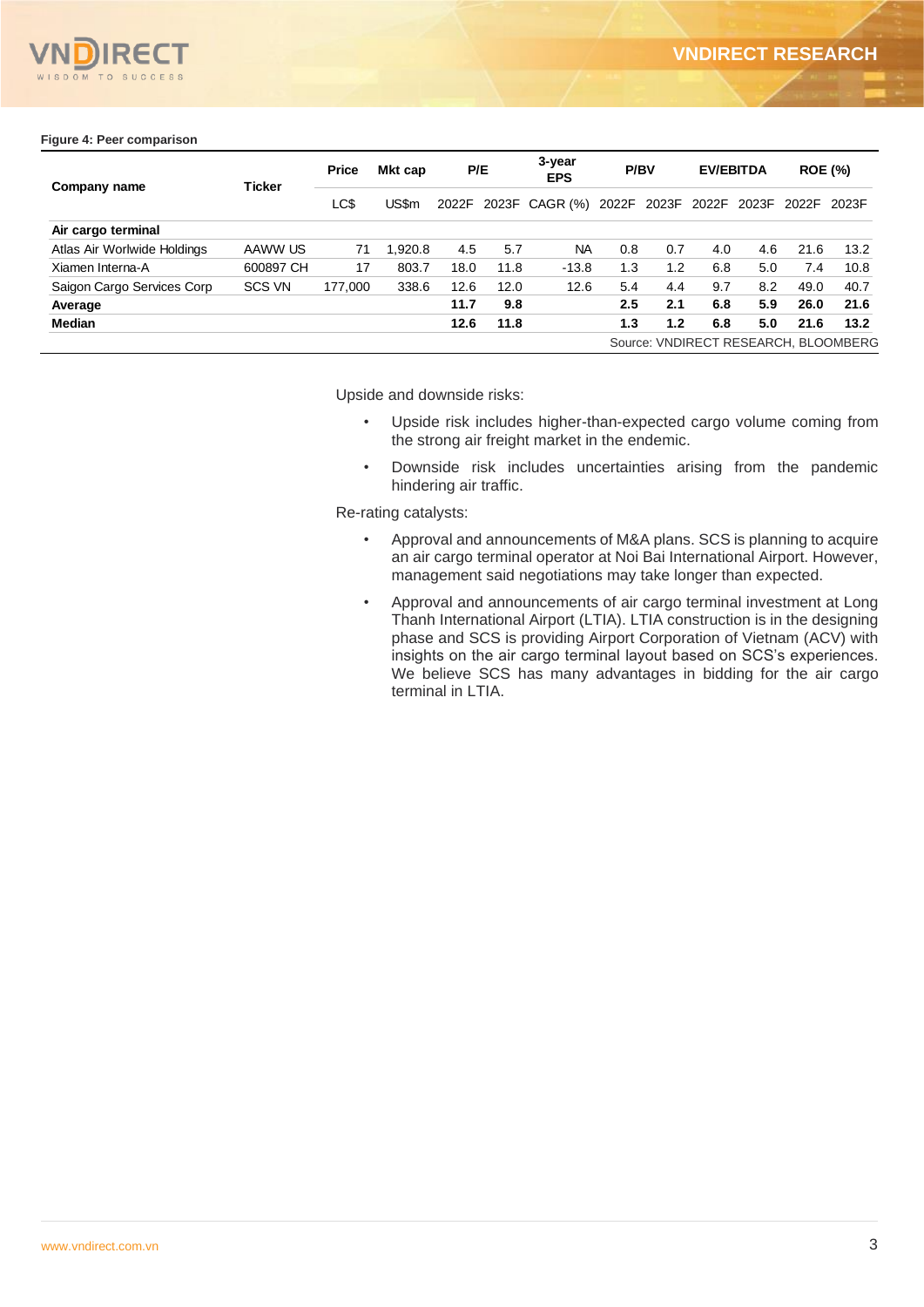#### TO SUCCESS  $M$

## **VNDIRECT RESEARCH**

#### **Valuation**



#### **Income statement**

| (VNDbn)                       | 12-21A   | 12-22E   | 12-23E |
|-------------------------------|----------|----------|--------|
| Net revenue                   | 839      | 979      | 1.144  |
| Cost of sales                 | (187)    | (187)    | (252)  |
| Gen & admin expenses          | (78)     | (85)     | (98)   |
| Selling expenses              | $\Omega$ | $\Omega$ | O      |
| <b>Operating profit</b>       | 574      | 707      | 794    |
| <b>Operating EBITDA</b>       | 629      | 759      | 888    |
| Depreciation and amortisation | (54)     | (52)     | (94)   |
| <b>Operating EBIT</b>         | 574      | 707      | 794    |
| Interest income               | 35       | 59       | 77     |
| Financial expense             | (1)      | (1)      | (1)    |
| Net other income              | (2)      | (2)      | (2)    |
| Income from associates & JVs  | 0        | $\Omega$ | 0      |
| Pre-tax profit                | 606      | 763      | 867    |
| Tax expense                   | (42)     | (52)     | (118)  |
| Minority interest             | 0        | $\Omega$ | O      |
| Net profit                    | 565      | 711      | 749    |
| Adj. net profit to ordinary   | 565      | 711      | 749    |
| Ordinary dividends            | (271)    | (313)    | (367)  |
| <b>Retained earnings</b>      | 293      | 398      | 382    |
|                               |          |          |        |

#### **Balance sheet**

| (VNDbn)                               | 12-21A   | 12-22E   | 12-23E   |
|---------------------------------------|----------|----------|----------|
| Cash and equivalents                  | 58       | 76       | 340      |
| Short term investments                | 480      | 392      | 572      |
| Accounts receivables                  | 312      | 349      | 408      |
| Inventories                           | $\Omega$ | $\Omega$ | $\Omega$ |
| Other current assets                  | 1        | 4        | 5        |
| <b>Total current assets</b>           | 852      | 820      | 1,325    |
| Fixed assets                          | 412      | 611      | 559      |
| <b>Total investments</b>              | $\Omega$ | $\Omega$ | $\Omega$ |
| Other long-term assets                | 152      | 388      | 370      |
| <b>Total assets</b>                   | 1,416    | 1,818    | 2,253    |
| Short-term debt                       | $\Omega$ | $\Omega$ | 0        |
| Accounts payable                      | 8        | 8        | 10       |
| Other current liabilities             | 154      | 159      | 208      |
| <b>Total current liabilities</b>      | 162      | 167      | 219      |
| Total long-term debt                  | $\Omega$ | $\Omega$ | $\Omega$ |
| Other liabilities                     | 4        | 4        | 5        |
| Share capital                         | 579      | 579      | 579      |
| Retained earnings reserve             | 619      | 1,017    | 1,399    |
| <b>Shareholders' equity</b>           | 1,250    | 1,648    | 2,030    |
| Minority interest                     | $\Omega$ | $\Omega$ | $\Omega$ |
| <b>Total liabilities &amp; equity</b> | 1.416    | 1.818    | 2.253    |



#### **Cash flow statement**

| (VNDbn)                                     | 12-21A   | 12-22E   | 12-23E |
|---------------------------------------------|----------|----------|--------|
| <b>Pretax profit</b>                        | 606      | 763      | 867    |
| Depreciation & amortisation                 | 54       | 52       | 94     |
| Tax paid                                    | (23)     | (52)     | (118)  |
| Other adjustments                           | (50)     | O        | O      |
| Change in working capital                   | 10       | (34)     | (9)    |
| Cash flow from operations                   | 598      | 728      | 834    |
| Capex                                       | (12)     | (475)    | (12)   |
| Proceeds from assets sales                  | $\Omega$ | 0        | O      |
| <b>Others</b>                               | (291)    | 77       | (192)  |
| Other non-current assets changes            |          |          |        |
| Cash flow from investing activities         | (304)    | (398)    | (204)  |
| New share issuance                          | $\Omega$ | 0        | 0      |
| Shares buyback                              | $\Omega$ | $\Omega$ | 0      |
| Net borrowings                              | $\Omega$ | $\Omega$ | O      |
| Other financing cash flow                   | (0)      | 0        | O      |
| Dividends paid                              | (271)    | (313)    | (367)  |
| Cash flow from financing activities         | (272)    | (313)    | (367)  |
| Cash and equivalents at beginning of period | 36       | 58       | 76     |
| Total cash generated                        | 22       | 17       | 264    |
| Cash and equivalents at the end of period   | 58       | 76       | 340    |

### **Key ratios**

|                         | 12-21A                       | 12-22E | 12-23E |
|-------------------------|------------------------------|--------|--------|
| <b>Dupont</b>           |                              |        |        |
| Net profit margin       | 67.3%                        | 72.6%  | 65.5%  |
| Asset turnover          | 0.67                         | 0.61   | 0.56   |
| <b>ROAA</b>             | 45.0%                        | 44.0%  | 36.8%  |
| Avg assets/avg equity   | 1.11                         | 1.12   | 1.11   |
| <b>ROAE</b>             | 49.8%                        | 49.0%  | 40.7%  |
| <b>Efficiency</b>       |                              |        |        |
| Days account receivable | 39.3                         | 33.7   | 33.7   |
| Days inventory          | $\qquad \qquad \blacksquare$ | 0.0    | 0.0    |
| Days creditor           | 14.9                         | 14.9   | 14.9   |
| Fixed asset turnover    | 1.94                         | 1.91   | 1.96   |
| <b>ROIC</b>             | 45.2%                        | 43.1%  | 36.9%  |
| Liquidity               |                              |        |        |
| Current ratio           | 5.3                          | 4.9    | 6.1    |
| Quick ratio             | 5.3                          | 4.9    | 6.1    |
| Cash ratio              | 3.3                          | 2.8    | 4.2    |
| Cash cycle              | 24.4                         | 18.8   | 18.8   |
| Growth rate (yoy)       |                              |        |        |
| Revenue growth          | 21.1%                        | 16.7%  | 16.8%  |
| Operating profit growth | 21.3%                        | 23.2%  | 12.3%  |
| Net profit growth       | 21.6%                        | 25.9%  | 5.4%   |
| EPS growth              | 21.6%                        | 25.9%  | 5.4%   |

*Source: VND RESEARCH*